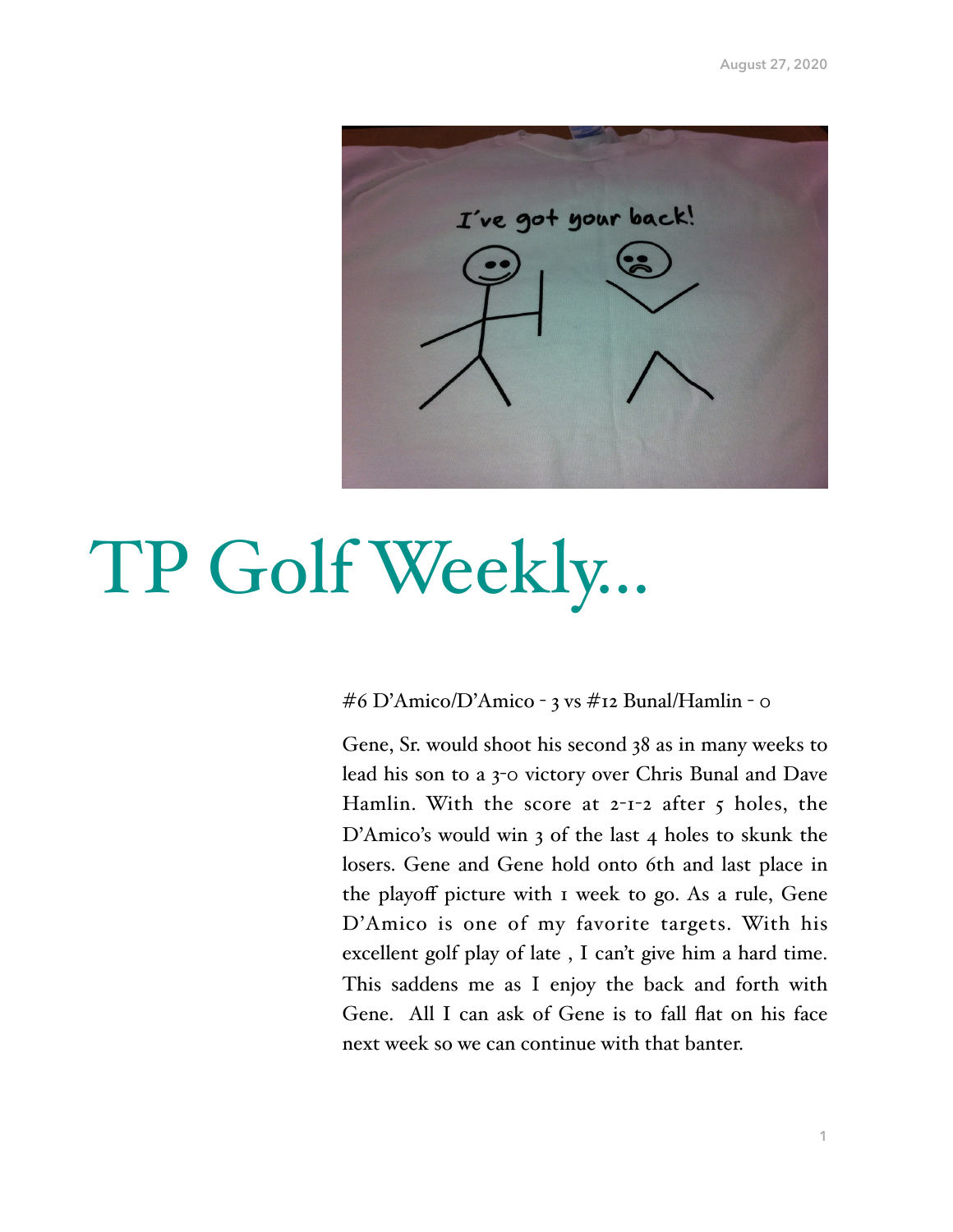## #15 Hubble/Clarke - 3 vs #1 Hickel/Wallace - 0

The Hubblecraft has been repaired and is operating at peak performance. After losing 2 of the first 3 holes, Chris Hubble and James Clarke power past defending champs Rich Hickel and Will Wallace and win the match 3-0. August has not been kind to the defending champs as they have won only 3 points for the month. A bad week the final week of scoring could spell doom for Rich and Will as they face elimination with a poor week. The Hubblecraft is only 1 point from the playoffs.

## #14 Logue/Cahill - 3 vs #8 Girmonde/Palmer - 0

Pete Logue and Russ Cahill finished August they way they started, by winning. The month of winning has propelled this team into playoff contention. These guys are  $1/2$  point behind teams 1 and 6 with 22.5 points. There was some great play from both teams. There were 4 birdies out there. DG, Jr. tallied a birdie on #17. Pete Logue would birdie #13 and #17 and Russ Cahill would birdie # 12. #17 beat Joe Palmer up after Joe Finished the hole at +6, ouch! This reporter has shared in his pain.

## #10 Girmonde/Girmonde - 2.5 vs Cahill/Stern - .5

Sam Girmonde had to play this match by himself as his partner had a situation that prevented him from playing. Sam had to make up 12 strokes to win this match. Pete Cahill and Dave Stern were game. As it turned out, Sam would take over this match by the 17th hole to nearly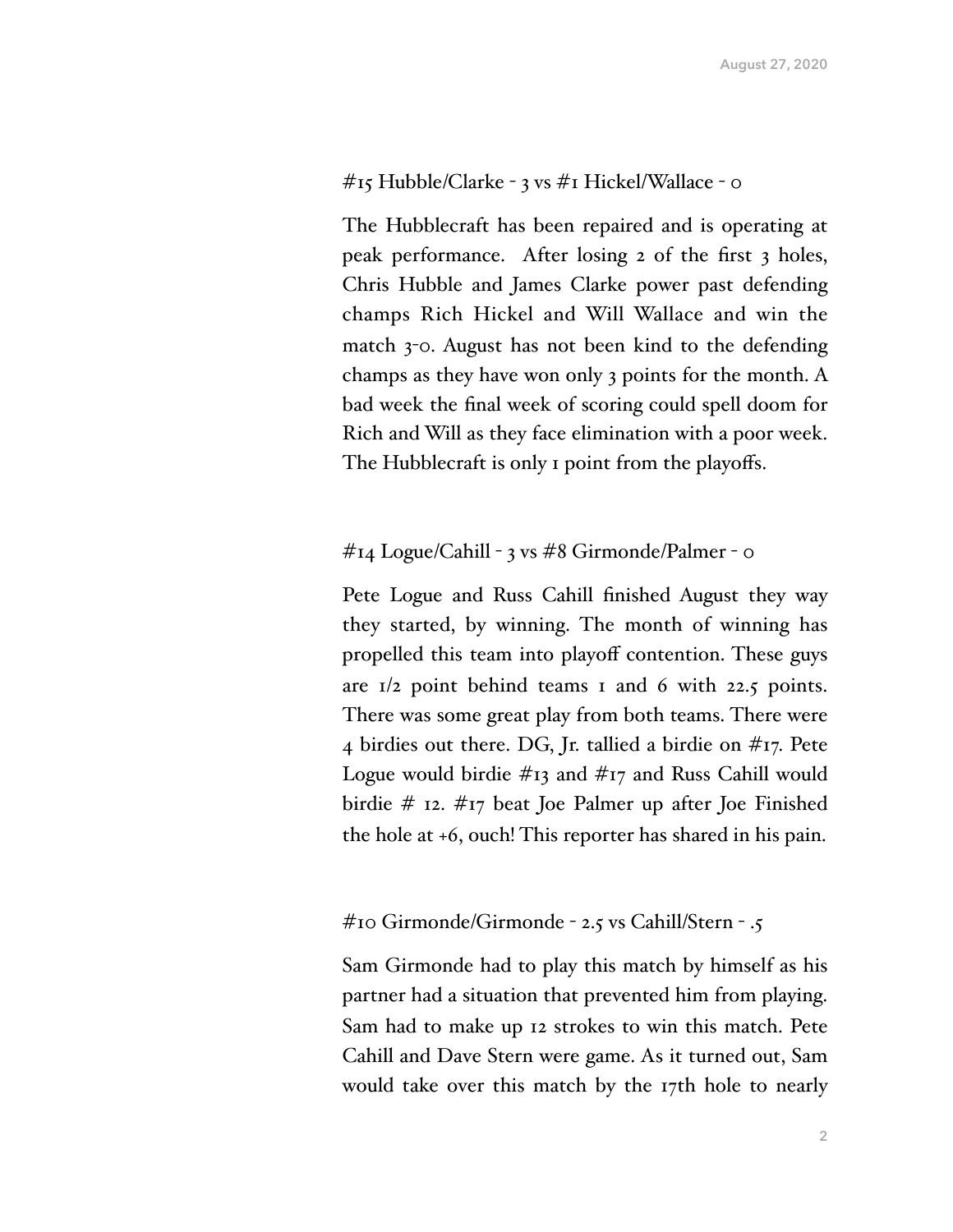sweep all the points. While hole 16 did not put Sam in the lead, he would shave 7 strokes off the score to be down by 1 with 2 holes to go. Sam would win hole 17 by 3 and took a 2 stroke lead going into the last hole. The last hole would be halved and the match would end with Sam winning 2.5 points. The win ends a horrible August for Sam and Dave as they won only 4 points. They have a 2 point lead over Girmonde, Jr. and Palmer for 2nd place.

#### #5 Lubey/Blunt - 5 vs #11 Zegarelli/Berge - 1

League leaders Lance Lubey and Bill Blunt continue a great month as they beat Nick Zegarelli and Shane Berge 2-1. Lance would shoot a 37. Gimpy Bill Blunt would will himself to shoot a 42. Ziggy and Shane were close the whole match. 2 strokes separated total so it easily could have gone the other way. In the not so important holes won department, the line read 4-1-4 for the winners. With one week to go, Lance and Bill have secured the top spot in the standings with one week to go.

#### #9 Grabinski/Welch - 2 vs #3 Nucci/Gooldy - 1

Gary Grabinski and Lee Welch would win 6 of nine holes to squeak out at 2-1 victory over Vinny Nucci and Eric Gooldy. A tired Vinny Nucci would have a decent day with a 40, featuring a birdie on hole # 14. Partner Eric Gooldy did not have a good day. It was a double bogey festival for Eric this week. Forget the quadruple on #18. It didn't matter by then. Gary would finish with a 40 proving that Lee Welch has been the straw that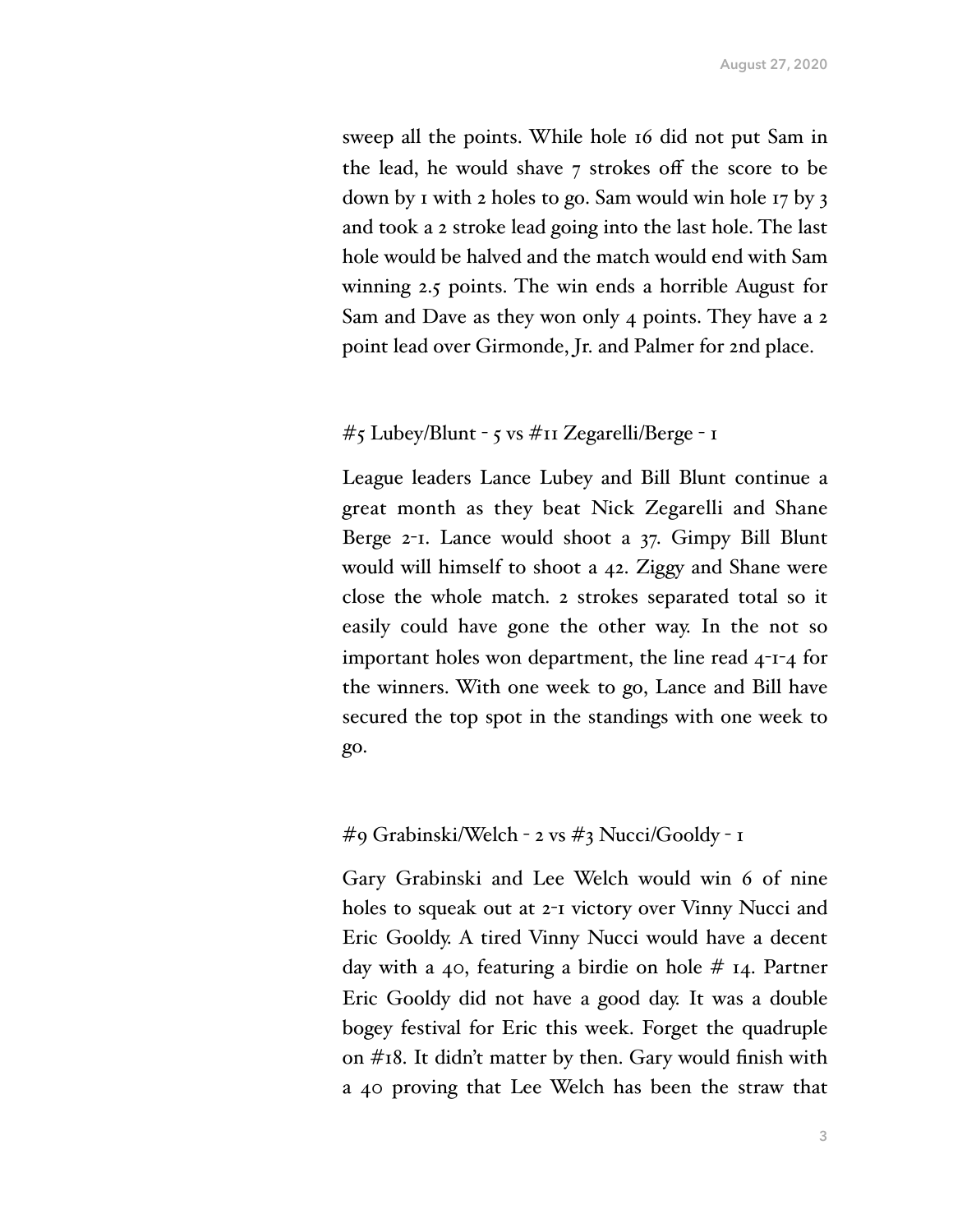stirs the drink the last month. Team #9 is still hovering for the playoffs.

## #16 Hayer/McAndrew - 2 vs #2 Niemers/Banas - 1

Don Niemers and Tim Banas would win 6 holes, lose nothing and push 3 holes against the rookies and walk away with a 2-1 loss. Rookies Jake Hyer and Ryan McAndrew, while not winning any holes, played close enough to the vest to take almost full advantage of their strokes. Jake was in with a net 40 and Ryan was in with a net 34. Their net 74 total was 2 better than their opponents. Team  $\#$ 2 is clearly in the playoff picture. The rookies, well, there is always next year.

## $\#$ 7 Bialek/Brown vs  $\#$  13 Sadallah/Tripp - 1.5

Teams 7 and 13 battled to a draw this past week in a kiss your sister moment. The Mayor and sidekick Tim Brown enjoyed a 3-1-1 lead through 5 holes. they would also win 3 of the last 4 holes to end the day with a 6-2-1 record for the nine holes yet, all they could do was tie their opponents. You see, John and Dom played their best round in weeks. Add in the 8 strokes the boys were gifted, The Mayor and Mr. Brown left wanting more. John Sadallah and Dom Trip left the match wanting to start the season all over again.